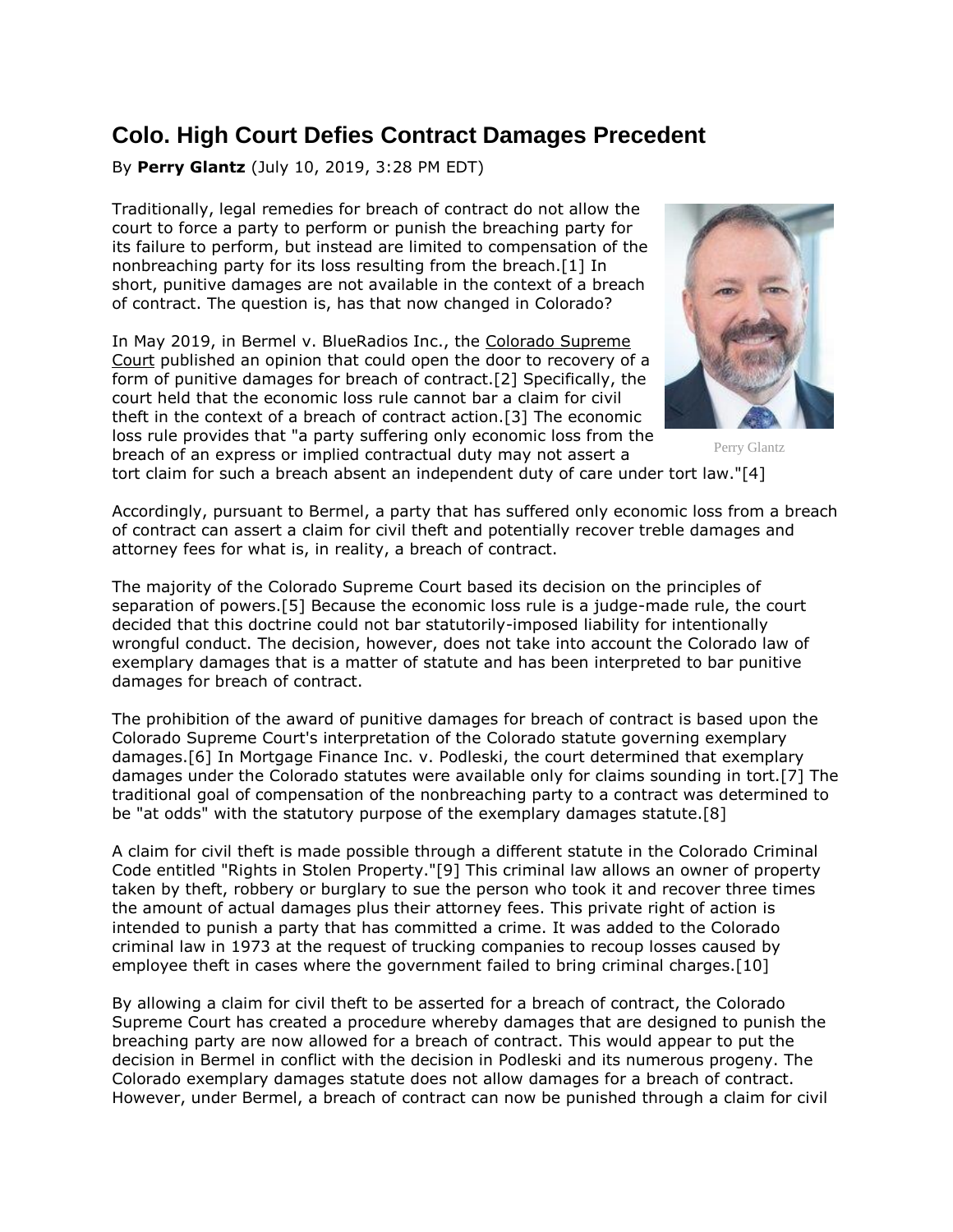theft. The separation of powers analysis in Bermel does not address this conflict.

The dissenting judges in Bermel recognized the potential risk of this decision and its practical impact on the litigation of breach of contract claims in the future. The dissent points out that the opinion:

dramatically expands … contractual remedies and establishes a precedent that … [might] inappropriately allow many future contract claims to be asserted as civil theft claims, in pursuit of otherwise unavailable treble damages and attorney fees awards.[11] [T]o allow the civil theft claim to proceed here would create a precedent under which many contract claims could be pleaded as civil theft claims, allowing an end run around contract law and the terms of the parties' contract. For example, a great many contract claims arise from a scenario in which one contracting party pays the other for goods or services and the other does not perform. Under the majority's analysis, the payor in this scenario could virtually always assert a civil theft claim (the payee allegedly stole the payor's money), allowing it to seek treble damages and attorney fees not otherwise available under the parties' contract.[12]

The decision in Bermel is also contrary to the theory of efficient breach of contract. This theory posits that not all breaches of contract should be discouraged. This is particularly true if the breaching party's gains are greater than the injured party's losses. A breach in this situation allows the injured party to be fully compensated and the breaching party to realize a net gain. A win-win situation, if you will.

Under Bermel, as described in the dissenting opinion, this type of efficient breach could lead to punitive treble damages and the recovery of attorney fees. The availability of recovering attorney fees further serves to promote litigation in a situation in which all of the actual economic factors should encourage the breach.

In Florida, on the other hand, "damages for civil theft can only be trebled where there is no contractual relationship between the parties" unless the claim is separate and distinct from any breach of contract.[13] Similar results are to be found in Connecticut[14] and Utah.[15]

The Bermel decision and a recent Colorado Court of Appeals decision, Tisch v. Tisch,[16] combine to create a potentially vast expansion of the use of civil theft in business and contract litigation.

In Tisch, the Colorado Court of Appeals affirmed a judgment in the minority shareholders' favor for civil theft against the majority shareholder, finding the minority shareholders had proven the corporation should have been profitable for up to 20 years, these profits should have been declared distributions and the majority shareholder had stolen these phantom "distributions."

The allowance of these particular claims may embolden the pursuit of commercial litigation with the hope of treble damages and attorney fees at the end of the day. The Utah decision cited above applying the economic loss rule to a civil theft claim was based on Colorado law prior to Bermel. This could certainly be at risk now. In any event, these developments will impact settlement negotiations in the short term while these issues are sorted out.